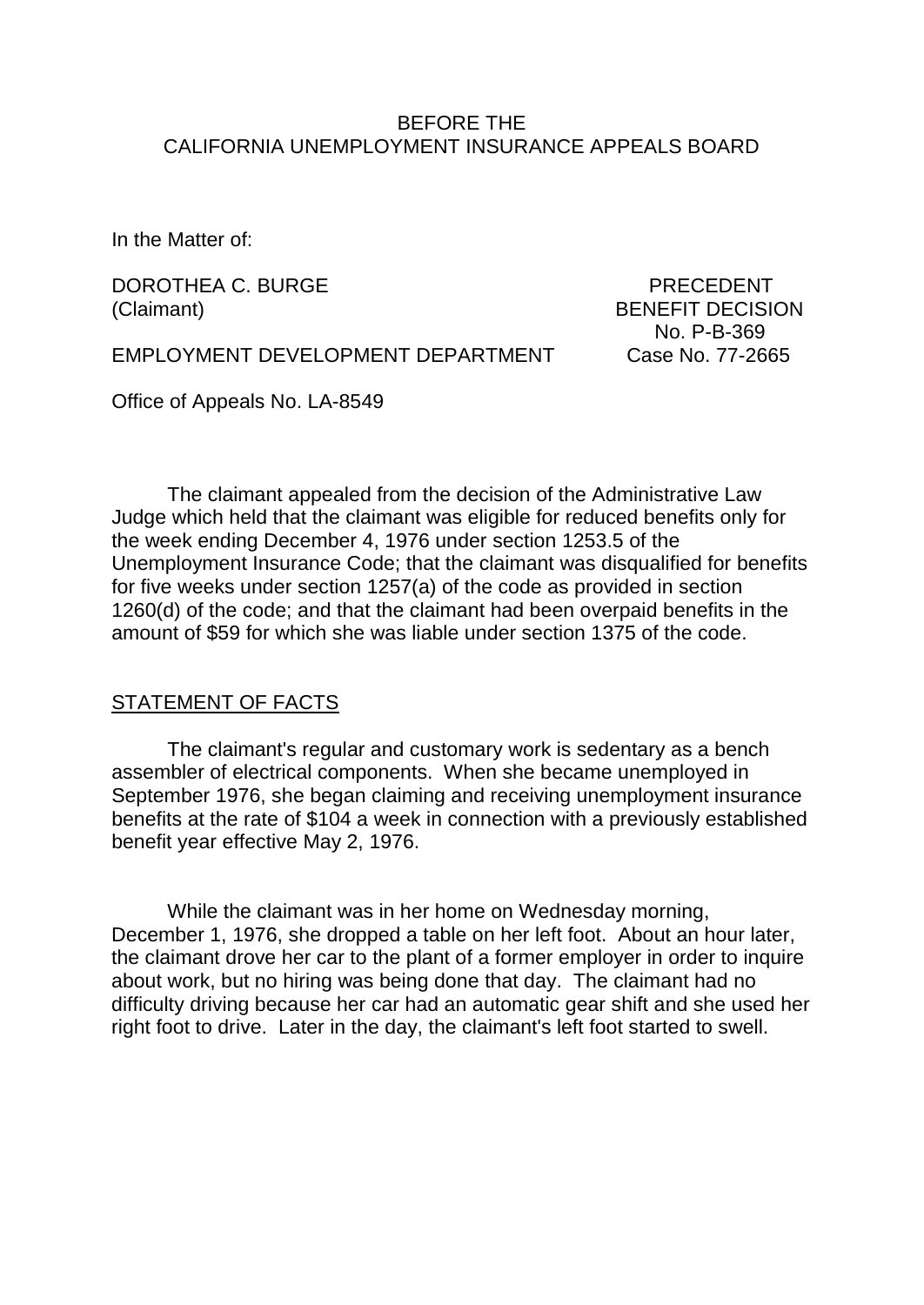She consulted a doctor, had an x-ray, and was advised that a bone was broken in her left foot. The claimant was provided with a special type of shoe, in lieu of a cast, and told to return in three weeks. The claimant and the doctor discussed whether a claim for disability benefits should be filed and he said he would put the claimant on disability beginning the day of the injury if she wished.

On Thursday, December 2, 1976, the claimant drove her car to inquire, without success, about work with another employer. On December 2, she also completed the claimant's portion of the standard first claim form for disability benefits, on which she certified that December 1, 1976 was the first day on which she was disabled and unable to perform her regular and customary work. The claimant mailed the form to the doctor who also certified that the disability began December 1, 1976 and he gave a prognosis date of January 24, 1977. The claimant mailed the completed form to the Department on or about December 6, 1976.

On Wednesday, December 8, the claimant came in person to the Torrance office of the Department to file her continued claim statement for the weeks ending November 27 and December 4, 1976. She answered "Yes" for both weeks in reply to the question: "Were you physically able to work full time each day of that week?" She answered "No" to the question: "Was there any other reason you couldn't have worked full time each regular workday that week?" However, her answer to the latter question for the week ending December 4, 1976 appears to have been "yes" originally, but then erased and "no" substituted. When questioned about the matter later, the claimant offered no explanation. The claimant received her regular benefits of \$104 for each of the two weeks in question. Thereafter she claimed disability benefits.

The claimant's disability claim was established effective December 1, 1976 with disability benefits payable at the rate of \$119 a week. When the Department discovered that the claimant had been paid unemployment benefits for a portion of the period for which the claimant had also filed a disability claim, that is, the four-day period beginning December 1, 1976 through December 4, 1976, the Department determined that the claimant was eligible for reduced unemployment benefits only for the first three days of the week ending December 4, 1976 and that the claimant had been overpaid unemployment benefits in the amount of \$59 for which she was liable, which overpayment was then offset against disability benefits otherwise due to the claimant. The Department also determined that the claimant had wilfully made a false statement of material facts to obtain unemployment benefits and was disqualified for such benefits for a five-week period.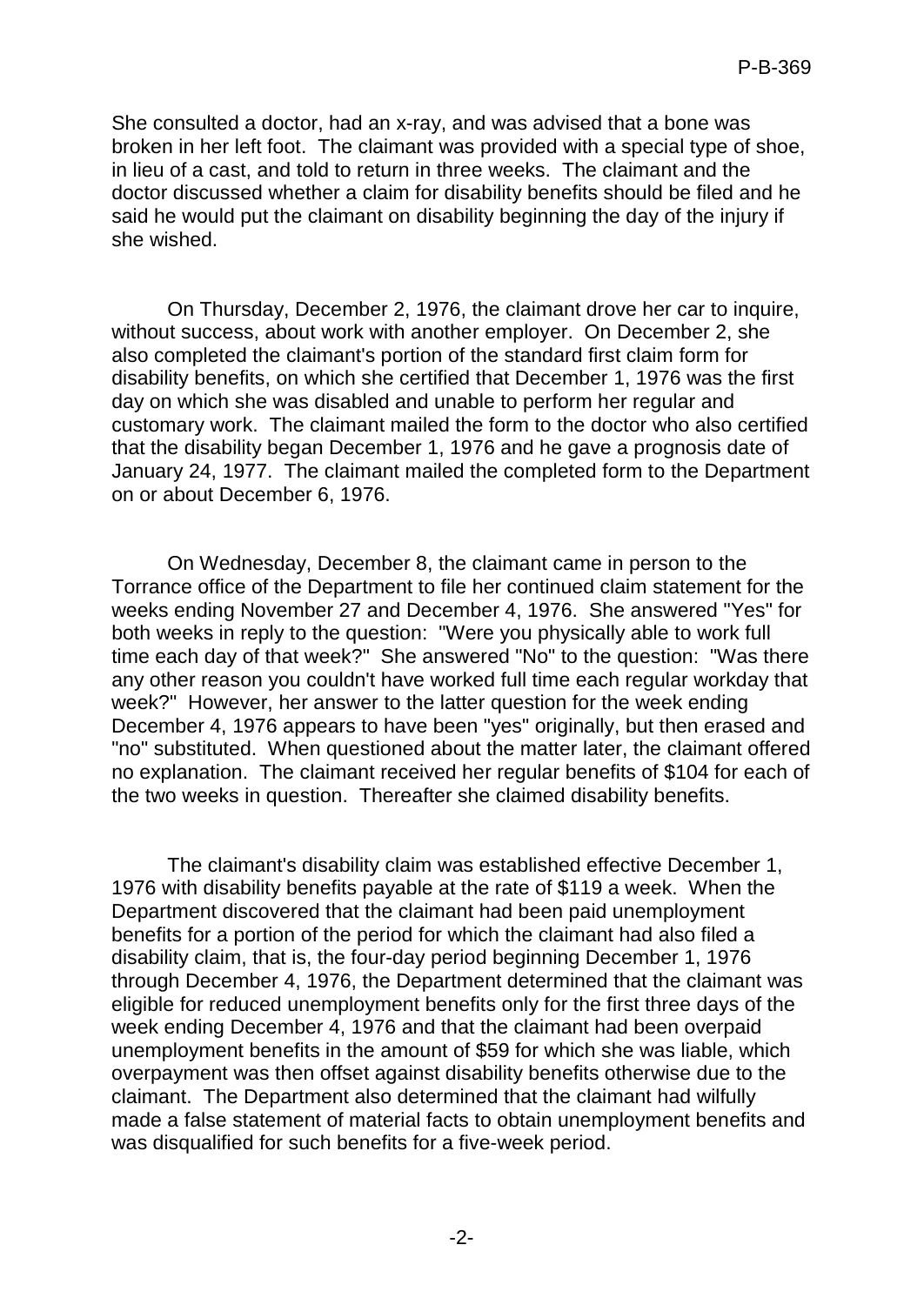The evidence in the record before us shows that the claimant has made conflicting statements and taken inconsistent positions before and during the hearing as to why she filed overlapping claims and as to whether she was or was not disabled on December 1, 2, 3, and 4, 1976. The Administrative Law Judge found that the claimant was not able to work those four days. In connection with this appeal the claimant has offered medical evidence in support of her present position that she was in fact able to work those four days. Such offer of proof has been rejected for the reason that there has been no showing why, in the exercise of reasonable diligence, that evidence could not have been offered at the hearing before the Administrative Law Judge.

The questions before us for consideration are:

- (1) Was the claimant unable to work for four days and eligible for reduced benefits only for the week ending December 4, 1976;
- (2) Did the claimant wilfully make a false statement or representation or wilfully fail to report a material fact to obtain any unemployment benefits; and
- (3) Was the claimant overpaid benefits in the amount of \$59 for which she was liable?

# REASONS FOR DECISION

Section 1253(c) of the Unemployment Insurance Code provides as follows:

"An unemployed individual is eligible to receive unemployment compensation benefits with respect to any week only if the director finds that:

\* \* \*

"(c) He was able to work and available for work for that week<sup>"</sup>

Section 1253.5 of the code provides as follows: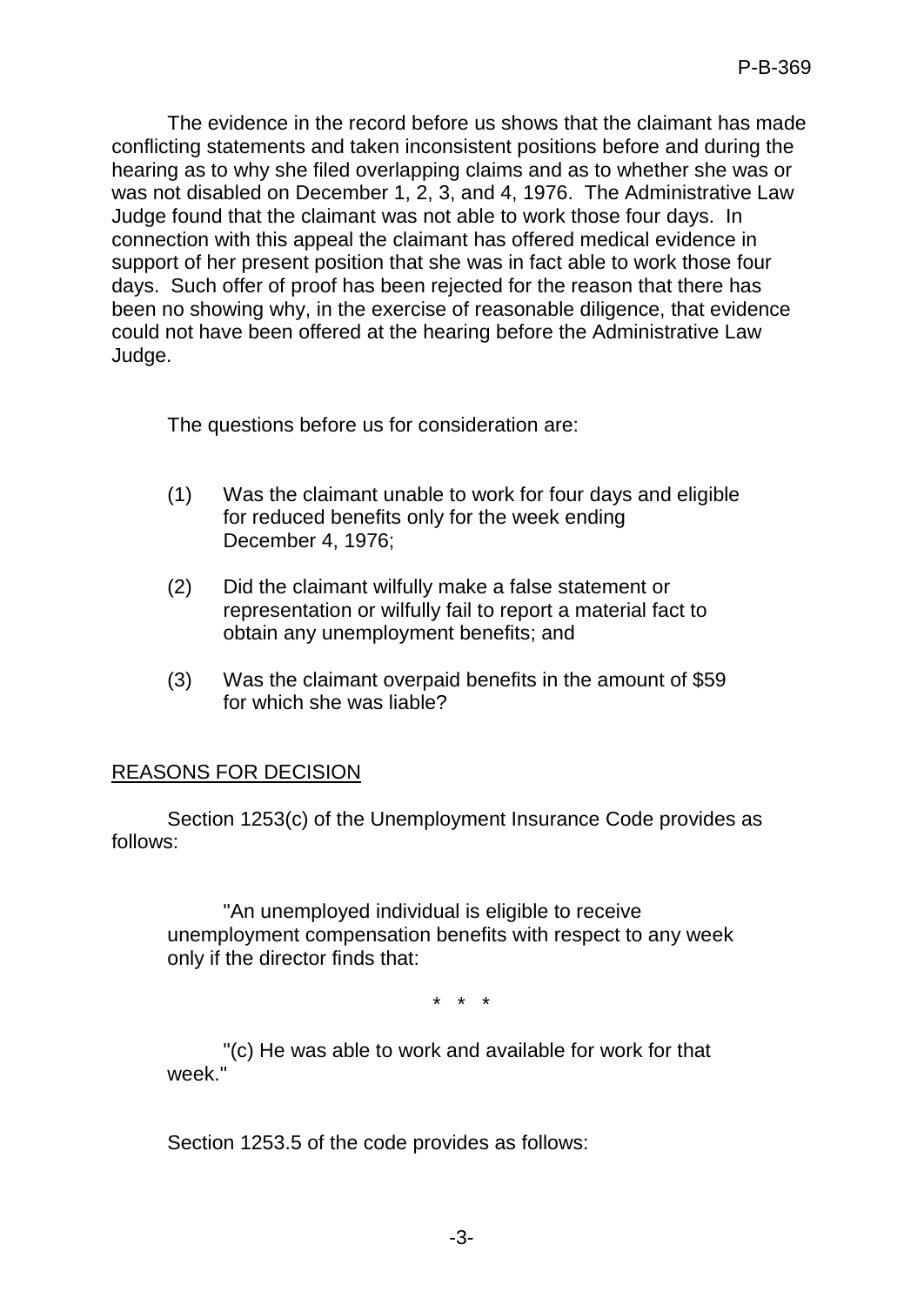"Notwithstanding the provisions of subdivision (c) of Section 1253, if an individual is, in all other respects, eligible for benefits under this part, and such individual becomes unable to work due to a physical or mental illness or injury for one or more days during such week, he shall be paid unemployment compensation benefits at the rate of one-seventh the weekly benefit amount payable for that week for each day which he is available for work and able to work. The amount of benefits payable, if not a multiple of one dollar (\$1), shall be computed to the next higher multiple of one dollar (\$1). The individual shall not be entitled to unemployment compensation benefits for any day during such week which he is unable to work due to such physical or mental illness or injury."

Because of the nature of the injury to the claimant and the sedentary nature of the claimant's regular and customary work, it is not a simple, easy matter to ascertain the day upon which the claimant first became unable to work. The claimant sought work after she injured her left foot both before and after she saw a doctor and was advised that a bone was broken. The claimant was able to drive her car using her right foot. The work applied for was sedentary.

Nevertheless, the claimant did consult a doctor because of the injury and the swelling on December 1, 1976. The claimant was given a special shoe to wear. She and the doctor discussed whether a claim for disability benefits should be filed for a period beginning that day. The claimant in fact filed such a claim, on which both she and the doctor certified to the beginning date of December 1, 1976. While the claimant thereafter made conflicting statements and took inconsistent positions as to whether she was or was not disabled beginning that date, the Administrative Law Judge found that the claimant was not able to work on December 1, 2, 3, and 4, 1976. The claimant belatedly has attempted to present further evidence in connection with this appeal. However, we may consider only that evidence which is properly in the record before us and we so limit ourselves here.

On evaluating cases of such conflicting and contradictory evidence, we give full weight to the consideration that the Administrative Law Judge has observed the witnesses, their demeanor, and their manner of testifying, and may have properly taken these into consideration in reaching his findings. Therefore, unless his findings are manifestly against the weight of the evidence properly in the record before us, we will not disturb his findings (Appeals Board Decision No. P-B-10).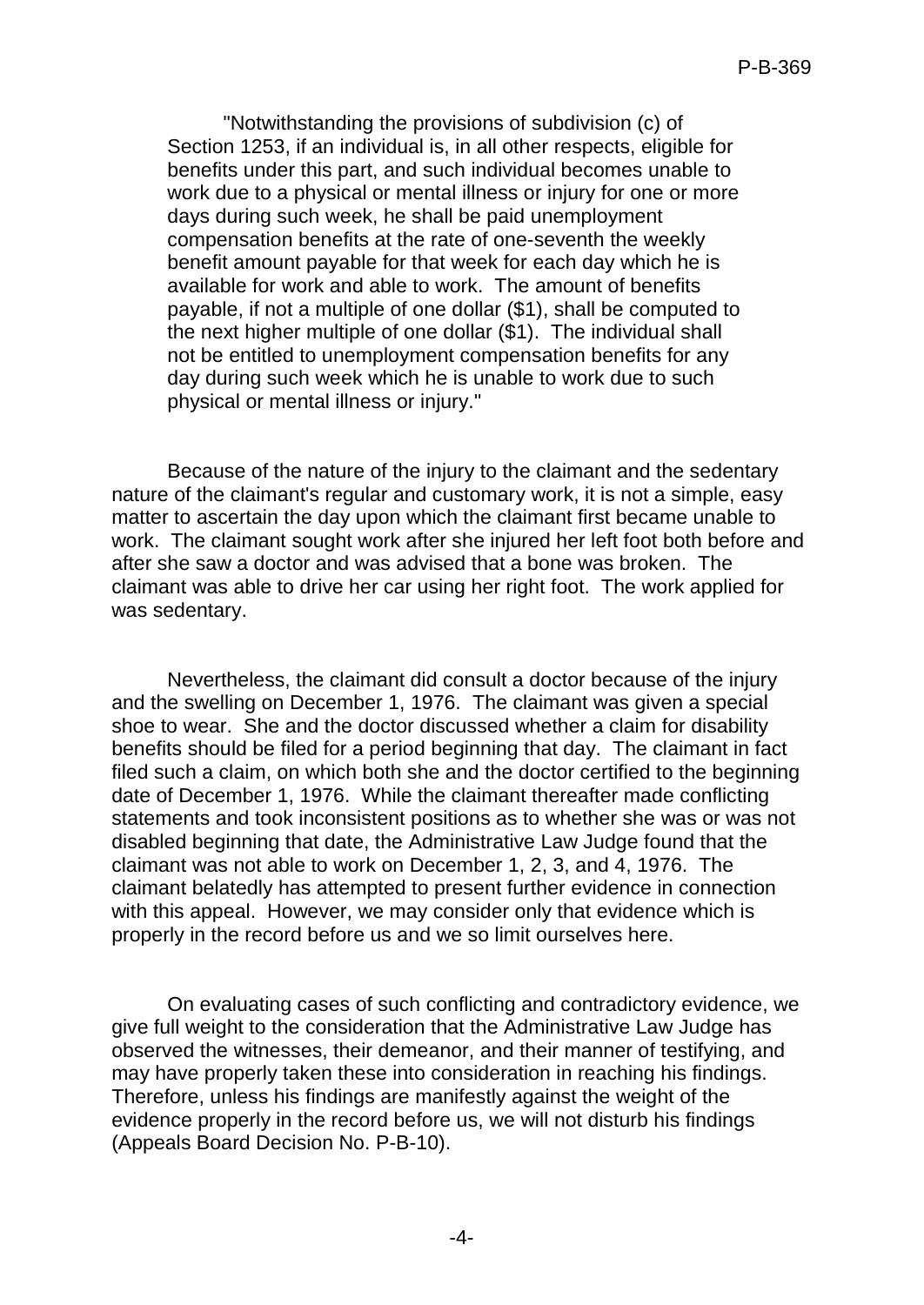Therefore, we conclude in the present case that the claimant was not able to work on December 1, 2, 3, and 4, 1976 as found by the Administrative Law Judge. It follows that the claimant was eligible for reduced benefits only for the week ending December 4, 1976 under section 1253.5 of the code. Accordingly, she was entitled to unemployment benefits for only three days that week, or a total of \$45, leaving an overpayment of \$59.

Section 1257(a) of the code provides as follows:

"An individual is also disqualified for unemployment compensation benefits if:

"(a) He wilfully made a false statement or representation or wilfully failed to report a material fact to obtain any unemployment compensation benefits under this division."

As pointed out by the California Court of Appeal in Diagnostic Data, Inc. v. California Unemployment Insurance Appeals Board (1973) 34 Cal. App. 3d 556, 110 Cal. Rptr. 157, section 1257(a) of the code does not require any "intent to deceive." It is sufficient that material facts are falsely represented to or withheld from the Department.

In the present case the claimant filed a claim for disability benefits and a claim for unemployment benefits for the same four-day period. Both forms of benefits are part of a comprehensive, integrated program of social insurance which, together with workers' compensation, are designed to alleviate the burden of a loss of wages by a particular employee during a particular period of time. They are interrelated by the common principle of permitting only a single recovery of benefits at one time (California Compensation Insurance Company v. Industrial Accident Commission (1954), 128 Cal. App. 2d 797, 276 P. 2d 148). Section 2628 of the code provides that an individual is not eligible for disability benefits for any period for which he has received or is entitled to receive unemployment benefits. The code does not contain any similar provision that an individual is not eligible for unemployment benefits because of the prior receipt of disability benefits for the same period. Instead, the code requires that an individual be able to work all or some of a week in order to be eligible for unemployment benefits under sections 1253(c) and 1253.5 of the code.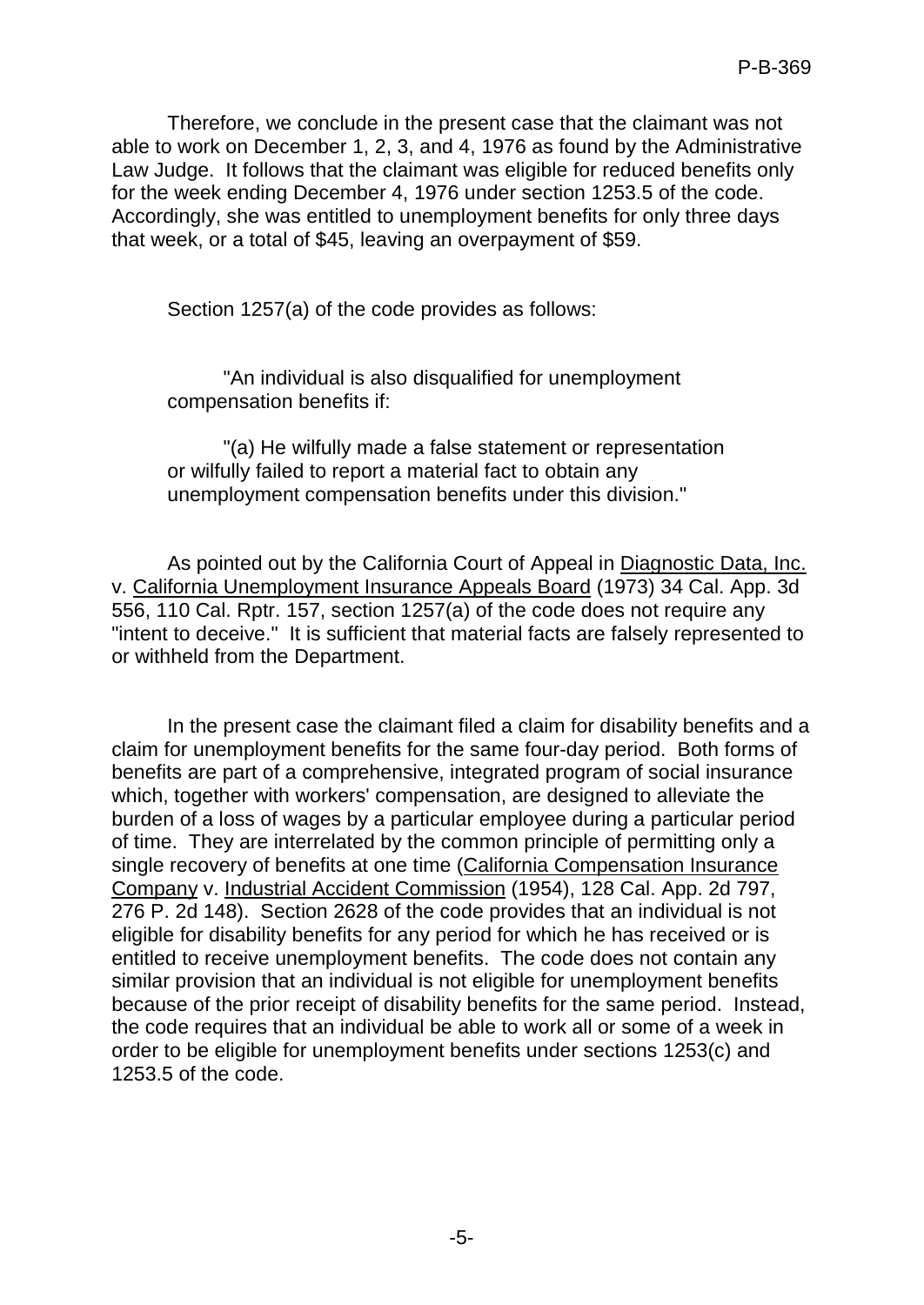That an individual should not claim unemployment benefits as able to work and at the same time claim disability benefits as unable to work for the same days seems elementary. Where, as here, there may exist some real question as to which type of claim should be filed, all of the material facts should be presented to the Department in order that the proper claim or claims to the claimant's best advantage may be filed. Here, the claimant's unemployment benefits were at the rate of \$104 a week, or less than \$15 a day, while her disability benefits were at the weekly rate of \$119, or \$17 a day, payable of course after the waiting period week required under section 2627(b) of the code (Appeals Board Decision No. P-D-l2). To the extent warranted under the facts, it was to the claimant's advantage to have her disability claim commence as soon as possible, that is on December 1, 1976, in order to start serving her waiting period week and then commence receiving benefits at the disability rate of \$119 a week instead of the unemployment rate of \$104 a week. Instead of presenting all of the facts to the Department when filing her claim for unemployment benefits, the claimant withheld information that she had had an injury for which she had received medical care and in connection with which she had filed a claim for disability benefits. No mere error in dates furnishes sufficient explanation for withholding such information.

Accordingly, after careful review of all of the circumstances, we have concluded, as did the Department and the Administrative Law Judge, that the claimant wilfully withheld material facts and wilfully made a false statement or representation to obtain unemployment benefits under the provisions of section 1257(a) of the code. We further hold, however, considering all of the circumstances, including the facts that only four days were involved and that the claimant continued her search for work after the injury, that only the minimum period of disqualification of two weeks set forth in section 1260(d) of the code is appropriate in this case.

Section 1375 of the code provides as follows:

"Any person who is overpaid any amount as benefits under this part is liable for the amount overpaid unless:

"(a) The overpayment was not due to fraud, misrepresentation or wilful nondisclosure on the part of the recipient, and

"(b) The overpayment was received without fault on the part of the recipient, and its recovery would be against equity and good conscience."